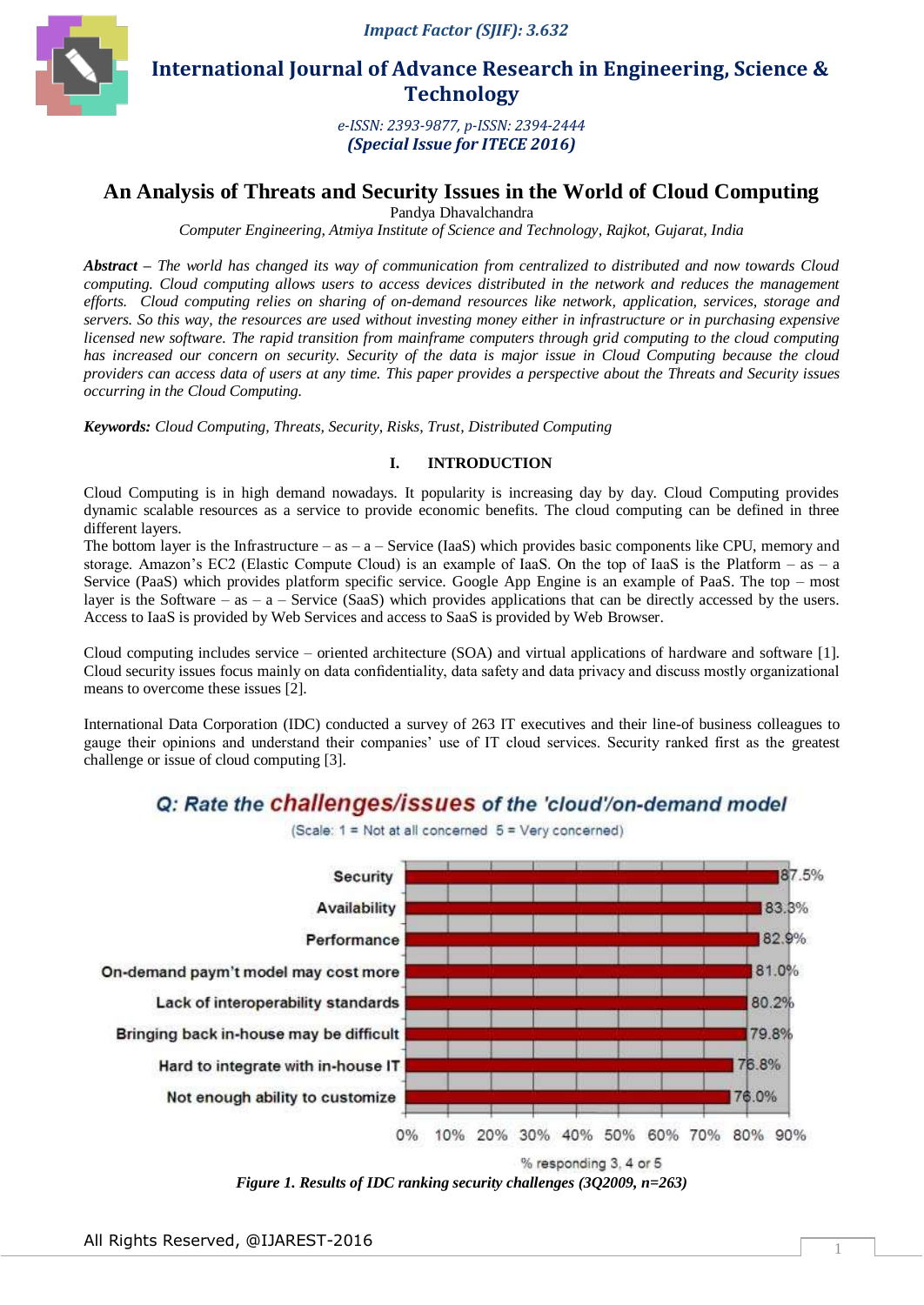## *International Journal of Advance Research in Engineering, Science & Technology (IJAREST) (Special Issue for ITECE 2016), e-ISSN:* 2393-9877*, print-ISSN:* 2394-2444

### **A. Cloud Computing Issues**

Cloud computing has grown from being a promising business concept to one of the fastest growing segments of the IT industry. The various cloud computing issues are:

- **a) Security:** Security issue is one of the major issue of cloud computing because data will be stored in the computers that are distributed over network.
- **b) Privacy:** Data is scattered on various computers and due to this the user may leak hidden information while accessing computing services.
- **c) Reliability:** The Cloud server experiences downtimes and uptimes, but the users have a higher dependency on Cloud Service Providers (CSPs).
- **d) Legal Issues:** Amazon Web Services provide to major markets by developing restricted road and rail network and letting users to choose "availability zones" [5].
- **e) Open Standard:** There are a number of open standards under development, including the OGF's Open Cloud Computing Interface for exposing APIs.
- **f) Compliance:** Managing Compliance and Security for Cloud Computing, provides insight on how a top-down view of all IT resources within a cloud-based location can deliver a stronger management and enforcement of compliance policies.
- **g) Freedom:** Cloud computing does not allow users to physically possess the storage of the data, leaving the data storage and control in the hands of cloud providers.
- **h) Long – term Viability:** The data into the cloud must never become invalid even when cloud provider shuts down.
- **i) Solution:** Data must be encrypted before storing the data to ensure security.

#### **B. Security Issues**

The security issues do not suffer a lot when using cloud model, because security issues can be outsourced by the experts. The various security issues are:

- **a) Access:** Access risk may be increased in cloud computing while accessing confidential information. Access risk can be firstly due to the government surveillance and secondly due to the unauthorized access.
- **b) Control over Data Lifecycle:** This issue deals with the control of lifecycle to the customer. More specific risk is the use of cloud service model.
- **c) Availability and Backup:** When data is on remote location, backup is critical as it would be done without customer's informed approval.
- **d) Lack of Standardization:** There is no standardized communication between and within cloud providers and no standardized data export format which makes it difficult to leave a cloud provider. Establishment of security framework is also difficult if there is a lack of standards.
- **e) Multi – Tenancy:** Customers are the actual users of multi tenant applications. Data security is the responsibility of the CSPs (Cloud Service Provider) as they develop the Cloud Service Model.
- **f) Audit:** Transactions involving data residing in the cloud needs to be properly made and recorded, to ensure integrity of data and the data owner needs to trust the background that no untraceable action has occurred.
- **g) XML Signature:** Attacks on Protocols using XML Signature for authentication or integrity can be easily attacked. The XML Signature Element Wrapping is applied to Web Services for providing protection.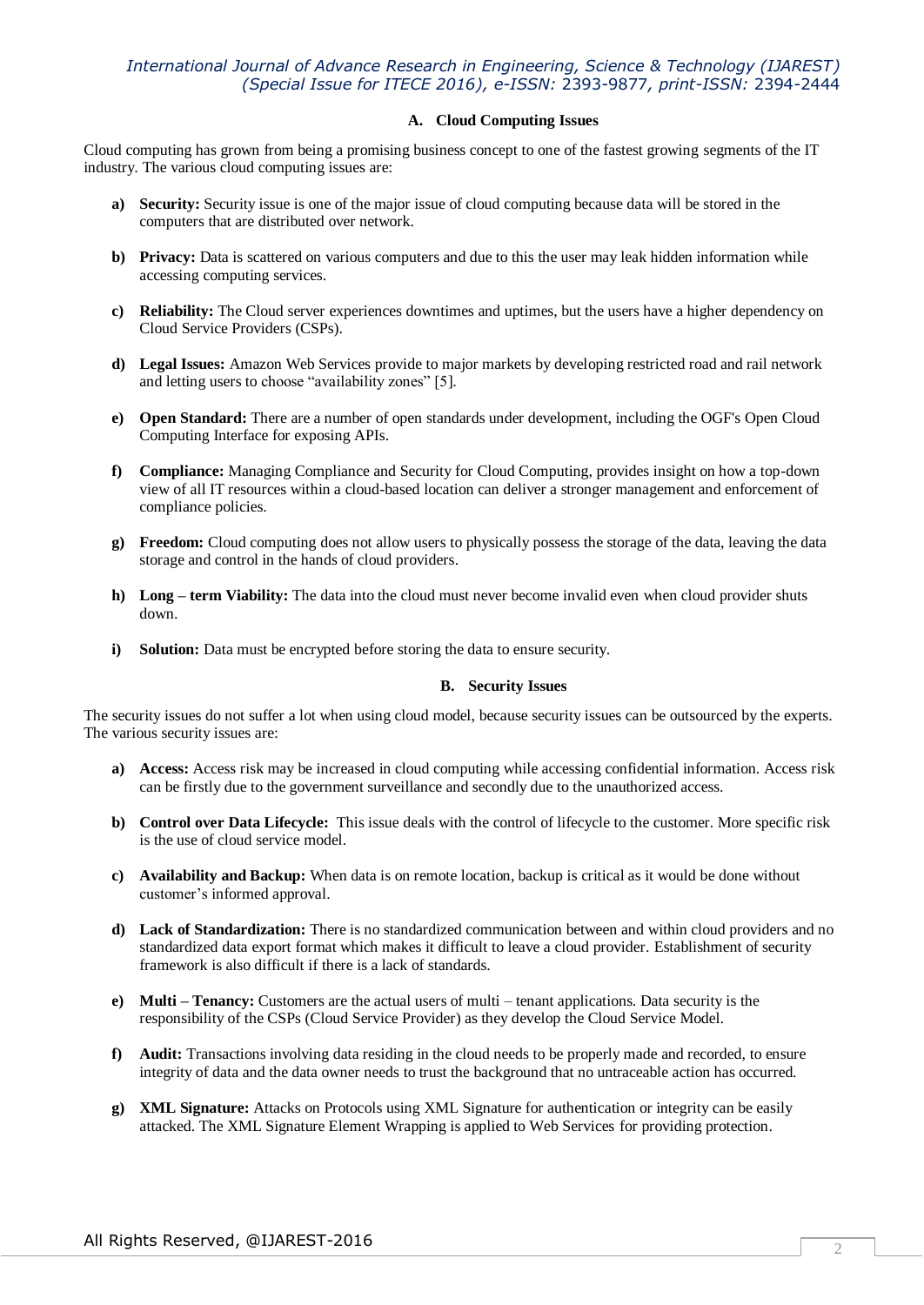## *International Journal of Advance Research in Engineering, Science & Technology (IJAREST) (Special Issue for ITECE 2016), e-ISSN:* 2393-9877*, print-ISSN:* 2394-2444

### **C. Security identification of threats**

Identifying the unique threats and challenges needs to be addressed by implementing measures. The infrastructure proposes unique security challenges such as:

**a) Confidentiality and Privacy:** Data Confidentiality allows authorized systems to access the protected data. As there are number of systems connected in the cloud increases, the threat of data compromise increases which in turn increases the access point making data accessible to number of systems.

Multi – tenancy refers to resource sharing at network level, host level, and application level. Although the resources are shared, the data recollected may lead to disclosure of private data and user may claim huge amount of storage space and then forage the data.

Privacy is desired for every organization and they need to follow country's legal framework to ensure privacy and confidentiality protection.

- **b) Integrity:** Integrity ensures that the data must be modified by the authorized system. Data integrity protects data from unauthorized fabrication. Authentication is also provided to determine the level of access to the user. Software integrity is also provided to protect software from unauthorized modifications.
- **c) Availability:** Availability ensures that the system is available whenever usage demand is high for the authorized users. Upon demand of users, hardware, software and data must be available to the authorized user.



*Figure 2. Categorization of Threats [6]*

## **II. LITERATURE REVIEW**

The cloud name comes from the cloud symbol used to represent the internet. Cloud computing shares its resources among a cloud of service consumers, partners, and vendors. In 1999, Salesforce.com introduced one of the first practical cloud computing implementations and established the concept of delivering enterprise services through a Web site. In 2002, Amazon Web Services launched a suite of cloud – based services, including storage, computation, and even human intelligence through the Amazon Mechanical Turk [1].

The US government projects between 2010 and 2015, on cloud computing was almost approximately a 40-percent compound annual growth rate and passed \$7 billion by 2015. Centaur partners also predict that SaaS Revenue will grow from US\$13.5 in 2011 to \$32.8B in 2016 [7]. Today, the latest example of cloud computing is Web 2.0; Browser-based enterprise service applications are offered by Google, Yahoo, Microsoft and others.

#### **III. CONCLUSION**

Cloud computing has the ability to address vulnerabilities recognized in traditional ones. In this paper different cloud computing issues, security issues and the issues in the threats have been broadly classified. By solving such issues the application developed on cloud computing model will be completed and without any vulnerabilities. While developing any application, these issues must be taken into consideration to develop fully fledged error free application.